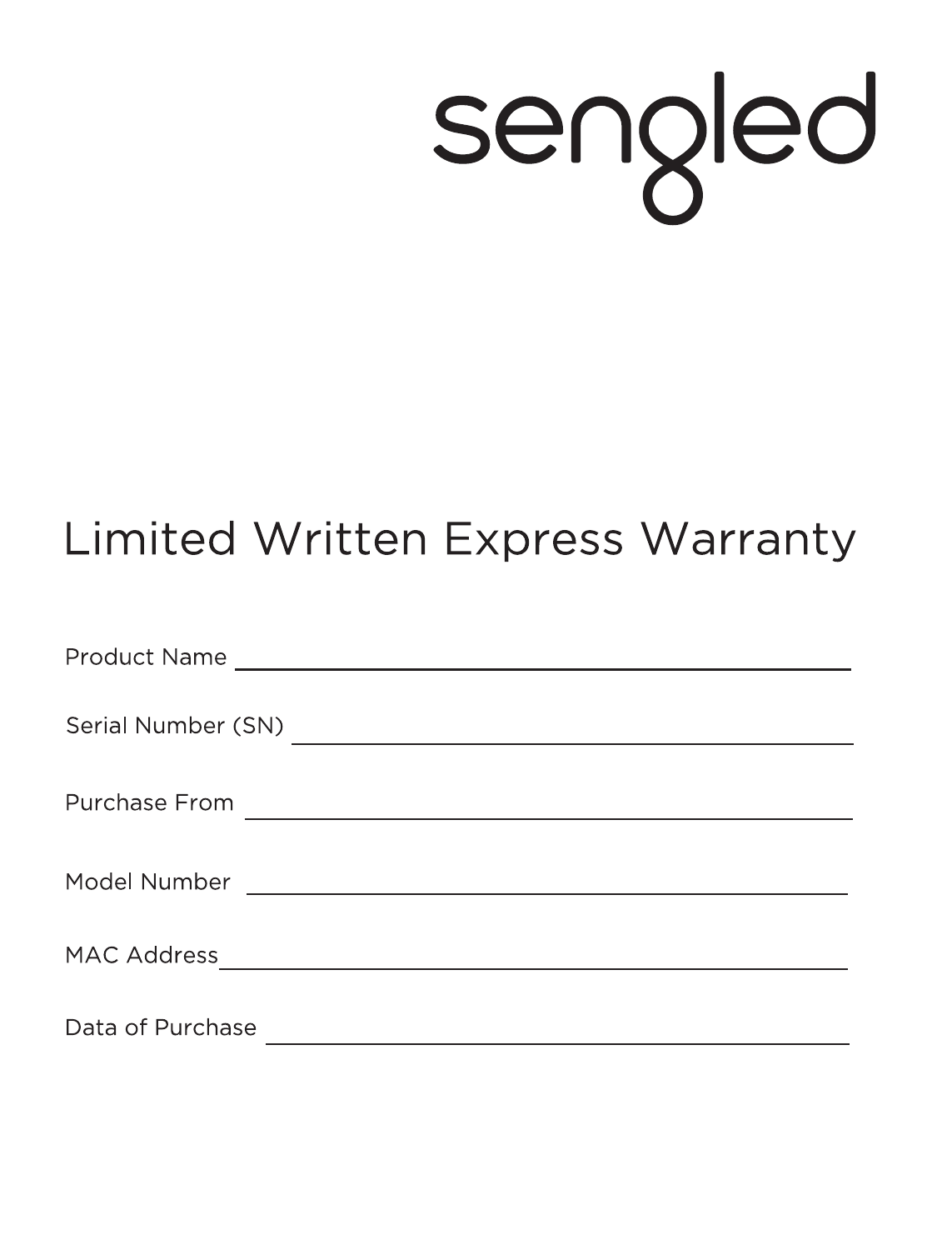EN

1. This warranty covers your Sengled product from defects in material or workmanship for two (2) years from the date of original purchase ("Warranty Period") as evidenced by the sales receipt showing the purchase date.

2. This warranty applies to the original retail purchaser–provided that: (i) the product is purchased as a new Sengled product, and (ii) such product is identified by the Sengled trademark, trade name, or logo affixed to it.

3. This warranty does not cover any damages resulting from:

- Accidents, alterations, misuse, abuse, improper installation, unauthorized repairs.
- Installation of the bulb(s) on a dimmer switch or circuit.

• Acts of God (such as fires, floods, tornadoes, etc.), abnormal voltage and other physical damages.

- Dropping the bulb, inappropriate transportation after purchase.
- Failure to follow the user manual.

4. This warranty does not apply to conditions resulting from normal wear and tear. Some normal variation in color and fading may occur during the life time of the product; thus, these variations are not considered as defects. Commercial use of the products is also excluded from this warranty.

5. Within the warranty period, at Sengled's discretion, Sengled will (1) repair the defective product at no charge; (2) exchange the defective product with a new product; or (3) provide a refund according to Sengled's return policy.

6. When a product is exchanged, the replaced product becomes Sengled's property.

7. Except as expressly stated herein or where prohibited by law, Sengled expressly disclaims all warranties, express or implied, of any kind with respect to the product, including but not limited to: merchantability, fitness, or safety for a particular purpose. The sole and exclusive maximum liability to Sengle darising from the sales of the product shall be the price of the product ordered. In no event shall Sengled, its directors, officers, employees or other representatives shall be liable for special, indirect, consequential, or punitive damages originated from the sales of the product. 8. The original purchaser must provide the original sales receipt of this product and this warranty certificate in order to submit a claim under this warranty.

9. The warranty certificate must be the original warranty certificate and cannot be a reproduction or otherwise altered. Please ensure that you have the product details (as shown on this card) at hand and fill out the 'Warranty Certificate' correctly and mail it to the address below, so that Sengled can respond as quickly and efficiently as possible when the product needs to be repaired or replaced.

10. Except where prohibited by law, this warranty is non-transferable and is limited to the original purchaser.

11. Notice: No dealer, retailer, agent, or employee is authorized to make any modification. extension, or addition to the terms and conditions listed on this Warranty Certificate.

12. The warranty doesn't affect your legal rights under the statutory provisions.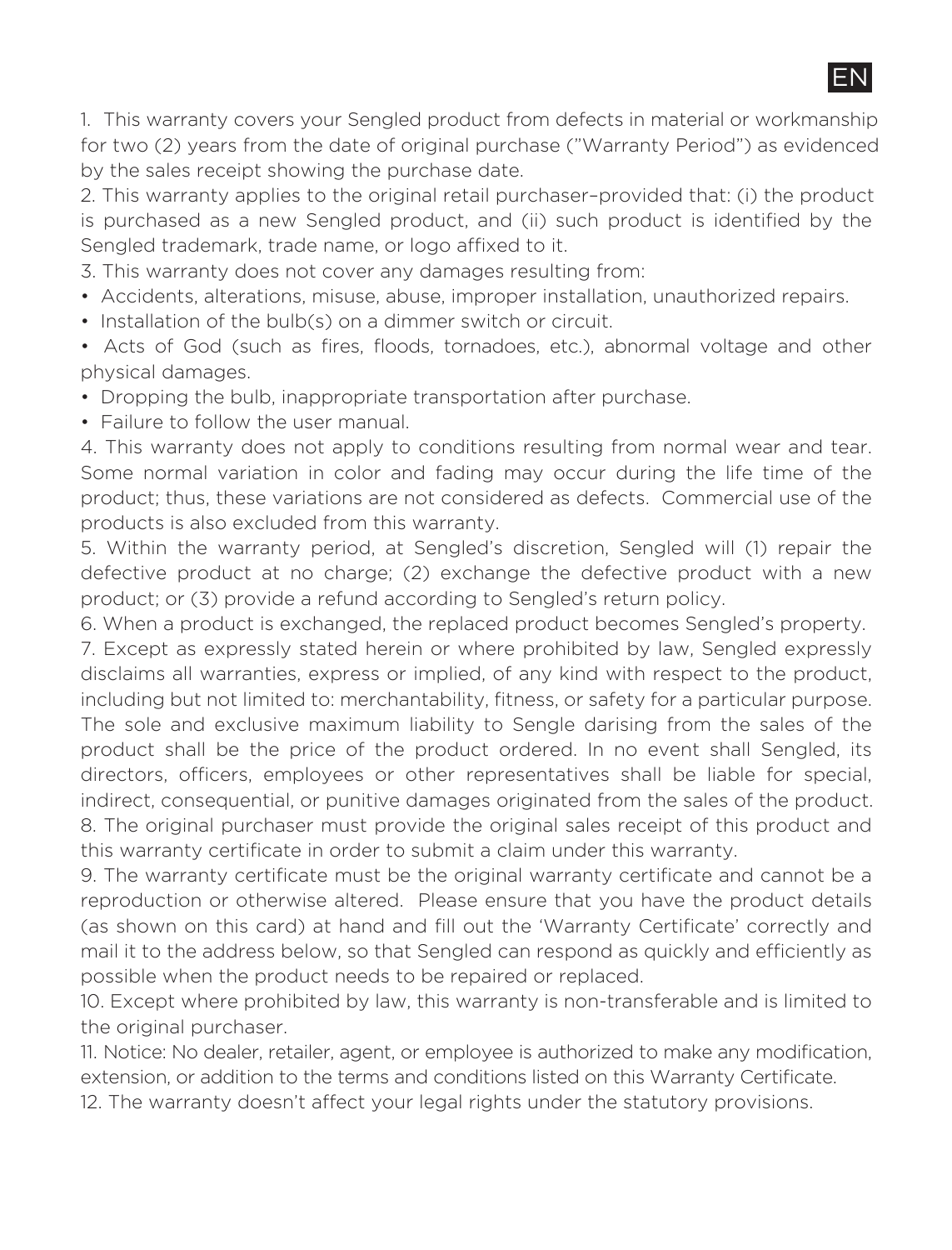1. Unter die vorliegende Garantie fallen Material - undHerstellungsfehler der Sengled Produkte, die innerhalb von zwei (2) Jahren nach dem durch das im Kaufbeleg genannte Kaufdatum (Garantiezeit) auftreten.

DE

2. Die vorliegende Garantie bezieht sich auf den Erstkäufer, vorausgesetzt, dass erstens das Produkt neu erworben wurde und es zweitens durch den Sengled Markennamen oder das Logo als Originalprodukt gekennzeichnet ist.

3. Die vorliegende Garantie umfasst keinerlei Schäden, die auf folgende Ursachen zurückzuführen sind:

• Unfälle, Veränderungen nach dem Erwerb, fehlerhafter oder unsachgemäßer Gebrauch, nicht ordnungsgemäßeInstallation, eigenmächtige Reparaturen.

• Installation der Lampe mit vorgeschaltetem Dimmer.

• Höhere Gewalt (wie Feuer, Überschwemmungen, Stürme etc.), ungewöhnliche Ereignisse im Stromnetz oder andere physische Schäden.

• Fallenlassen der Lampe, unsachgemäßer Transport nach dem Erwerb.

• Nichtbeachtung der Bedienungsanleitung.

4. Die vorliegende Garantie deckt keinerlei Gegebenheiten ab, die aus der natürlichen Abnutzung resultieren. Vereinzelt können über die Lebensdauer der Lampe normale Farbabweichungen sowie Verblassen auftreten. Letztere werden somit nicht als Mängel gewertet. Die gewerbliche Nutzung dieses Produkts ist ebenfalls von der Garantie ausgenommen.

5. Innerhalb der Garantiezeit übernimmt Sengled nach Ermessen des Unternehmens entweder die kostenlose Reparatur des fehlerhaften Produkts, den Umtausch des fehlerhaften Produkts gegen ein neuwertiges oder aber eine dem Rückgaberecht von Sengled entsprechende Geldrückerstattung.

6. Beim Umtausch eines Produkts geht der eingetauschte Artikel automatisch in den Besitzstand von Sengled über.

7. Mit Ausnahme der ausdrücklich im vorliegenden Dokument vorgesehenen Fälle und sofern kein gesetzliches Verbot vorliegt, übernimmt Sengled keinerlei Garantien, ausdrücklich oder implizit, einschließlich aber nicht nur beschränkt auf die Gebrauchstauglichkeit oder Eignung des Produkts für einen bestimmten Zweck. Die Haftung von Sengled beschränkt sich einzig und allein auf den Gesamtpreis des erworbenen Produkts. In keinem Fall übernehmen Sengled, der Unternehmensvorstand, Angestellte oder etwaige Vertreter die Haftung für besondere, indirekte oder beiläufige durch den Verkauf des Produkts bedingte Schäden.

8. Bei Beanstandung ist durch den Erstkäufer der Originalkaufbeleg des Produkts sowie der vorliegende Garantieschein einzureichen.

9. Der Garantieschein ist im Original und nicht in einer Kopie oder anderweitig abgeänderten Form vorzuweisen. Bitte stellen Sie sicher, über die im vorliegenden Dokument genannten Produktangaben zu verfügen und senden Sie den vollständig ausgefüllten Garantieschein per E-Mail an die unten angegebene Adresse, damit Sengled so schnell und so effizient wie möglich etwaige notwendige Reparaturen oder einen Umtausch vornehmen kann.

10. Sofern gesetzlich nicht anders verankert, kann diese Garantie nicht übertragen, sondern ausschließlich vom Erstkäufer in Anspruch genommen werden.

11. Hinweis: Kein Großhändler, Einzelhändler, Vertreter oder Angestellter ist befugt, Veränderungen, Erweiterungen oder Zusätze an den im vorliegenden Garantieschein angeführten Garantiebestimmungen vorzunehmen.

12. Die vorliegende Garantieerklärung schränkt Ihr gesetzlich verankertes Widerrufsrecht in keinster Weise ein.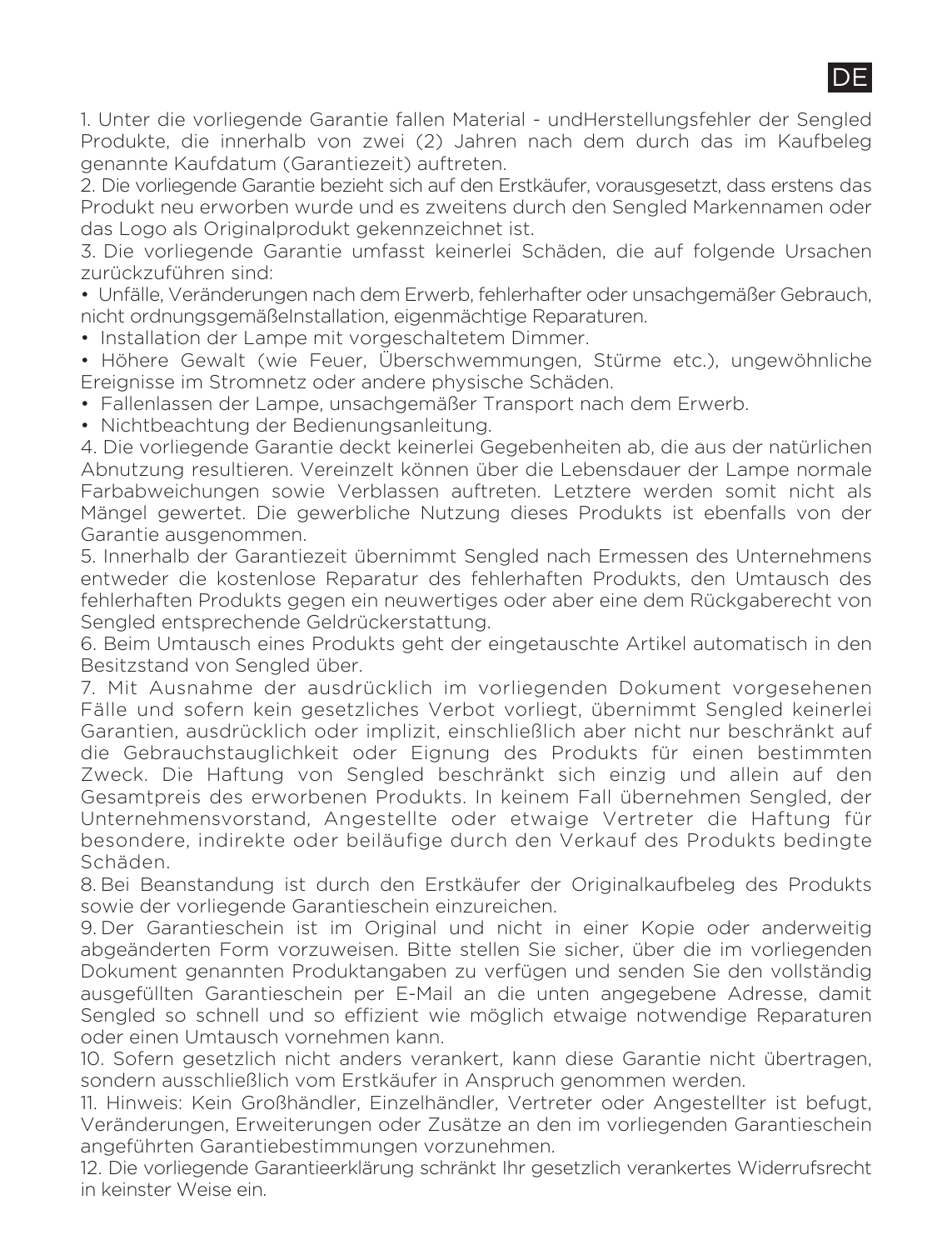1. Cette garantie couvre votre produit Sengled contre les défauts de matériaux ou de fabrication pendant deux (2) ans à compter de la date d'achat d'origine (période de garantie), comme indiqué par le reçu mentionnant la date d'achat.

FR

2. Cette garantie est accordée à l'acheteur au détail d'origine aux conditions suivantes: (i) le produit est acheté en tant que produit Sengled neuf et (ii) le produit est identifié par la présence de la marque commerciale, de l'appellation commerciale ou du logo Sengled.

3. Cette garantie ne couvre pas les dommages résultant:

• d'accidents, de modifications, d'une utilisation incorrecte ou abusive, d'une installation incorrecte, de réparations non autorisées,

• de l'installation d'une ou de plusieurs ampoules sur un circuit ou une commande d'intensité de l'éclairage,

• d'un cas de force majeure (incendie, inondation, tornade, etc.), d'une tension anormale ou d'autres dommages physiques,

• de la chute de l'ampoule ou d'un transport incorrect après l'achat,

• du non-respect du manuel de l'utilisateur.

4. Cette garantie ne s'applique pas aux conditions résultant de l'usure normale. Il est possible que des phénomènes de variation ou d'altération de la couleur surviennent au cours de la durée de vie du produit, ces phénomènes sont normaux et ne sont donc pas considérés comme des défauts. De même, l'utilisation commerciale des produits n'est pas couverte par cette garantie.

5. Au cours de la période de garantie, Sengled, à son entière discrétion, (1) réparera gratuitement le produit défectueux, (2) remplacera le produit défectueux par un neuf ou (3) proposera un remboursement conformément à la politique de Sengled en matière de retour.

6. En cas de remplacement du produit, le produit remplacé devient la propriété de Sengled.

7. Sauf mention explicite dans la présente garantie ou interdiction par la législation, Sengled décline explicitement toute garantie, explicite ou implicite, de quelque pature que ce soit, concernant le produit, incluant sans s'y limiter la qualité marchande, l'adéquation à ou la sécurité dans le cadre d'une utilisation spécifique. La responsabilité unique et exclusive de Sengled découlant des ventes du produit est limitée au prix du produit commandé. En aucun cas, Sengled, ses responsables, agents, employés ou autres représentants ne pourront être tenus responsables des dommages particuliers, indirects, consécutifs ou punitifs découlant des ventes du produit.

8. Afin de faire valoir une réclamation dans le cadre de cette garantie, l'acheteur d'origine est tenu de présenter le justificatif d'achat d'origine du produit et le présent certificat de garantie.

9. Le certificat de garantie doit être le certificat de garantie d'origine et ne peut être une reproduction ou autre version modifiée. Veillez à bien disposer des détails relatifs au produit (comme indiqué sur cette carte) à portée de main, à remplir correctement le certificat de garantie et à le renvoyer à l'adresse ci-dessous afin que Sengled puisse répondre aussi rapidement et efficacement que possible s'il est nécessaire de réparer ou de remplacer le produit.

10. Sauf interdiction par la législation, cette garantie n'est pas transférable et est limitée à l'acheteur d'origine.

11. Remarque : aucun revendeur, détaillant, agent ou employé n'est autorisé à procéder à quelque modification, extension ou ajout que ce soit aux conditions stipulées dans le présent certificat de garantie.

12. La garantie n'affecte pas vos droits dans le cadre des dispositions légales.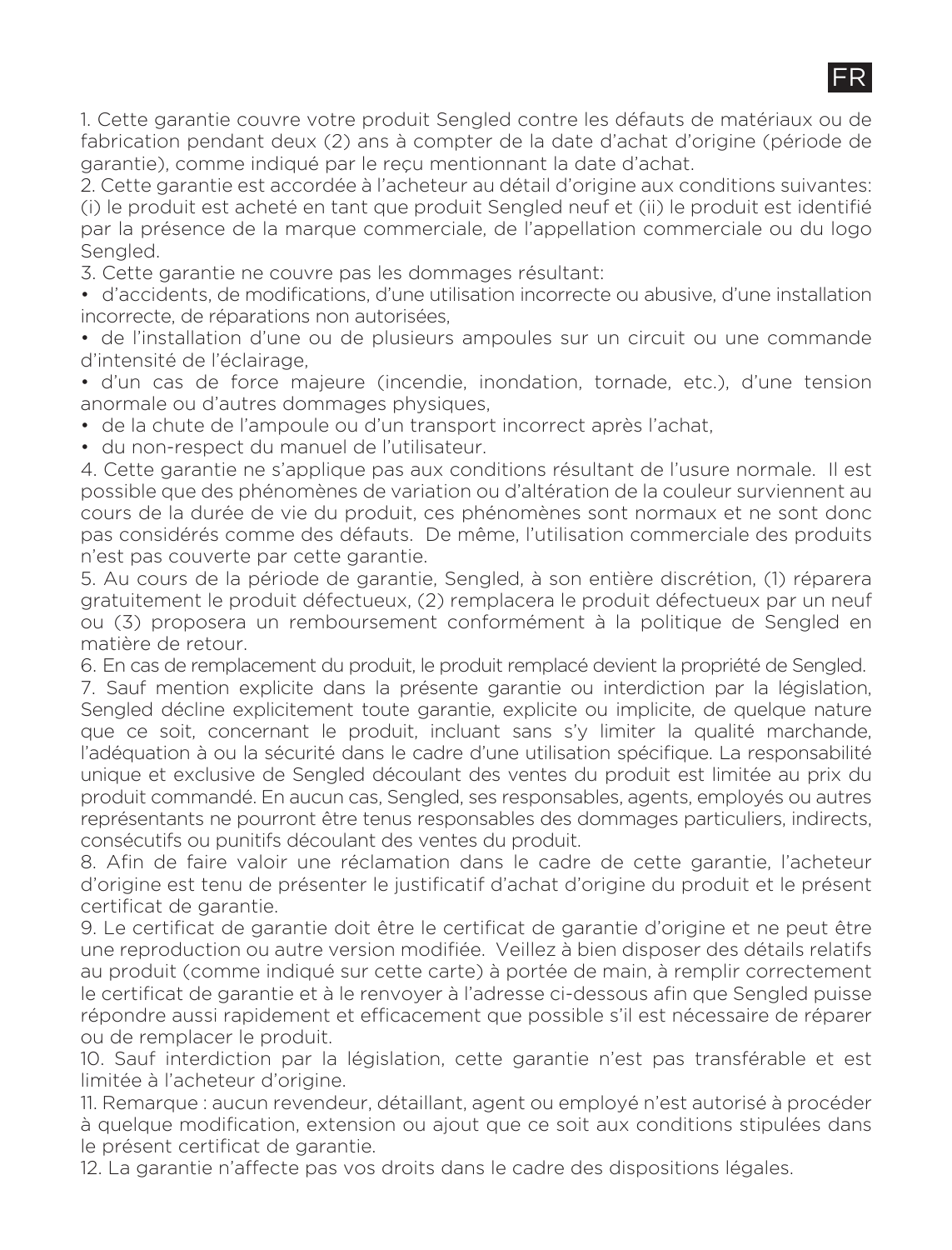

1. De onderhavige garantie dekt uw Sengled-product tegen defecten in materiaal of uitvoering gedurende twee (2) jaar vanaf de datum van de oorspronkelijke aankoop ('Garantieperiode') zoals vermeld op het aankoopbewijs.

2. Deze garantie is van toepassing op de oorspronkelijke koper bij de detailhandelaar, met dien verstande dat: (i) het product als nieuw Sengled-product wordt aangekocht, en (ii) het betreffende product als zodanig wordt geïdentificeerd doordat het handelsmerk, de handelsnaam of het logo van Sengled eraan gehecht is.

3. Deze garantie dekt geen schade ten gevolge van:

• ongevallen, wijzigingen, verkeerd gebruik, misbruik, onjuiste installatie, niet-geautoriseerde reparaties.

• aansluiting van de lamp(en) op een dimschakelaar of -circuit.

• overmacht (zoals brand, overstroming, wervelwind enz.), abnormale spanning en andere fysieke schade.

• het laten vallen van de lamp, ongeschikt transport na de aankoop.

• het niet navolgen van de gebruikershandleiding.

4. Deze garantie is niet van toepassing op omstandigheden die het gevolg zijn van normale slijtage. Er kan zich gedurende de levensduur van het product enige normale kleurvariatie en vervaling voordoen; derhalve worden deze variaties niet als defecten beschouwd. Commercieel gebruik van de producten is eveneens van de garantie uitgesloten.

5. Binnen de garantieperiode zal Sengled, naar Sengled's eigen goeddunken, (1) het defecte product kosteloos repareren; (2) het defecte product door een nieuw product vervangen; of (3) overeenkomstig het retourbeleid van Sengled een restitutie bieden. 6. Bij inruil van een product wordt het vervangen product eigendom van Sengled.

7. Behoudens zoals uitdrukkelijk hierin verklaard of waar bij wet verboden wijst Sengled uitdrukkelijk alle garanties – zij het nadrukkelijk of geïmpliceerd – van welke aard ook met betrekking tot het product van de hand, met inbegrip van maar niet beperkt tot: verhandelbaarheid, geschiktheid of veiligheid voor een bepaald doel. De enige en exclusieve maximale aansprakelijkheid van Sengled voortvloeiend uit de verkoop van het product is de prijs van het bestelde product. In geen geval kunnen Sengled, zijn directeuren, agenten, werknemers of andere vertegenwoordigers aansprakelijk worden gehouden voor speciale, indirecte, gevolgschade of punitieve schadevergoeding die voortvloeit uit de verkoop van het product.

8. De oorspronkelijke koper dient het oorspronkelijke aankoopbewijs van dit product en dit garantiecertificaat te bewaren om krachtens deze garantie een claim te kunnen indienen.

9. Het garantiecertificaat dient het oorspronkelijke garantiecertificaat te zijn en mag niet zijn gereproduceerd of anderszins zijn aangepast. Zorg dat u de productgegevens (zoals op deze kaart getoond) bij de hand hebt en dat u het 'Garantiecertificaat' correct invult, en stuur het naar het onderstaande adres zodat Sengled zo snel en efficiënt mogelijk kan antwoorden wanneer het product moet worden gerepareerd of vervangen. 10. Behoudens waar bij wet verboden is deze garantie niet overdraagbaar en beperkt tot de oorspronkelijke koper.

11. Opmerking: Geen dealer, detailhandelaar, agent of werknemer is geautoriseerd om enige aanpassing, uitbreiding of toevoeging aan te brengen aan de voorwaarden en bepalingen die op dit Garantiecertificaat zijn opgenomen.

12. De garantie heeft geen invloed op uw rechten uit hoofde van de wettelijke bepalingen.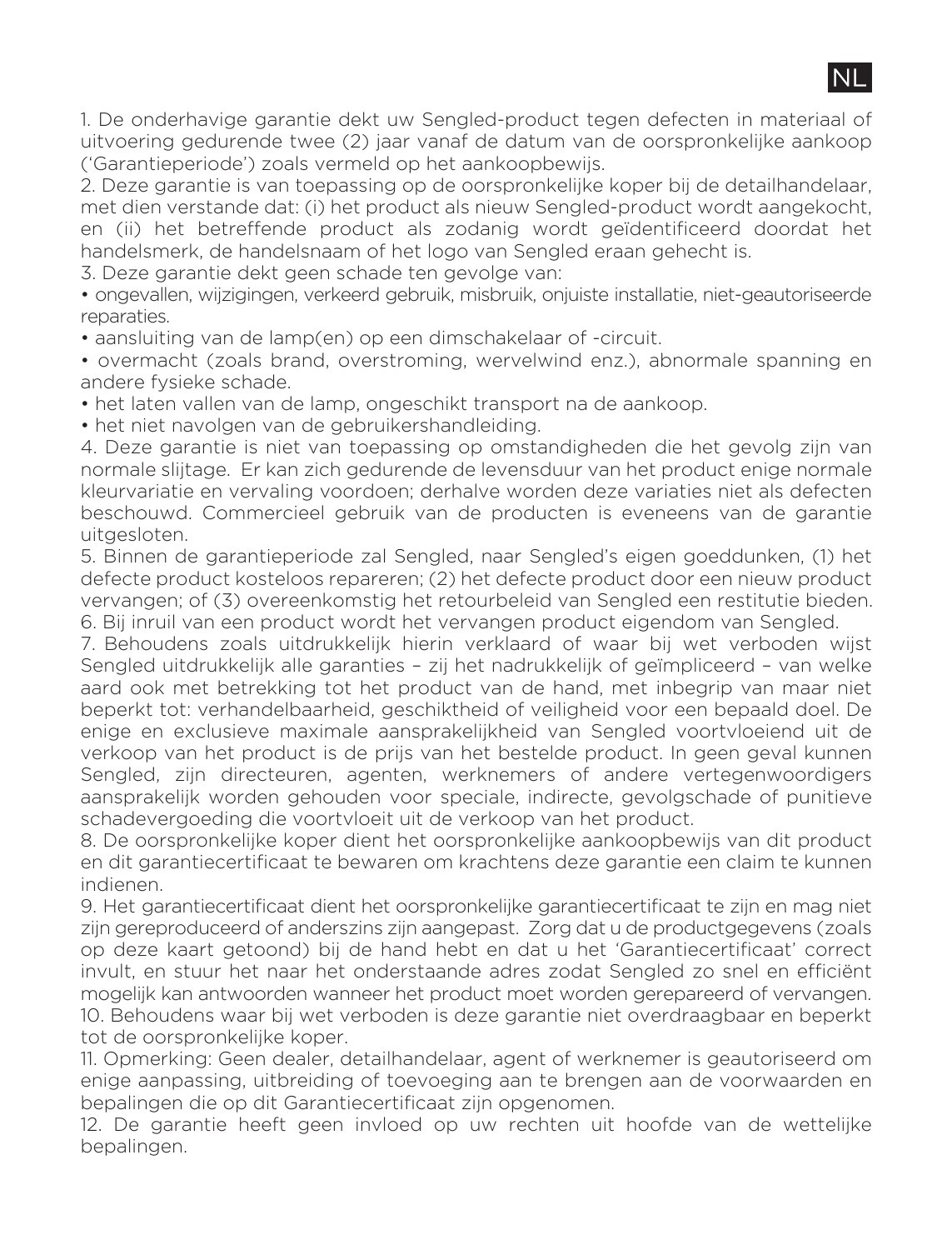1. La presente garanzia copre il prodotto Sengled da difetti di materiali o di fabbricazione per due (2) anni dalla data di acquisto originale ("Periodo di garanzia"), come attestato dalla ricevuta di acquisto recante la data di acquisto.

2. La presente garanzia si applica all'acquirente al dettaglio originale a condizione che: (i) il prodotto sia acquistato come nuovo prodotto Sengled e (ii) tale prodotto sia identificato dal marchio di fabbrica, dal nome commerciale o dal logo Sengled a esso applicato.

3. La presente garanzia non copre da danni derivanti da:

• incidenti, modifiche, utilizzo improprio, abuso, installazione inappropriata, riparazioni non autorizzate;

• installazione di una o più lampadine su un interruttore dimmer o circuito;

• cause di forza maggiore (ad esempio incendi, alluvioni, uragani e così via), tensione anomala e altri danni fisici;

• caduta della lampadina, trasporto inappropriato dopo l'acquisto;

• inosservanza delle istruzioni fornite nel manuale utente.

4. La presente garanzia non si applica alle condizioni derivanti dalla normale usura. Nel corso della vita utile del prodotto possono verificarsi alcune normali variazioni del colore e dell'intensità dell'emissione luminosa; tali variazioni non sono considerate difetti. L'uso commerciale dei prodotti è anch'esso escluso dalla presente garanzia.

5. Nell'abito del periodo di garanzia, Sengled provvederà, a sua esclusiva discrezione, a (1) riparare gratuitamente il prodotto difettoso, (2) sostituire il prodotto difettoso con un nuovo prodotto o (3) fornire un rimborso in conformità alla politica sui resi di Sengled.

6. In caso di sostituzione, il prodotto sostituito diventa di proprietà di Sengled.

7. Fatto salvo quanto espressamente indicato nel presente documento o vietato dalla legge, Sengled declina espressamente qualsiasi garanzia, esplicita o implicita, di qualsiasi tipo tra cui, a titolo esemplificativo, la garanzia di commerciabilità, idoneità per l'uso o sicurezza per uno scopo specifico. L'unica ed esclusiva responsabilità massima di Sengled derivante dalla vendita del prodotto sarà il prezzo del prodotto ordinato. In nessuna circostanza Sengled, i suoi direttori, funzionari, dipendenti o altri rappresentanti saranno responsabili di danni speciali, indiretti o punitivi derivanti dalla vendita del prodotto.

8. L'acquirente originale deve fornire la ricevuta di vendita originale del prodotto e il presente Certificato di garanzia per poter inviare una richiesta ai sensi della presente garanzia.

9. Il Certificato di garanzia deve essere il certificato di garanzia originale e non una riproduzione o una versione altrimenti modificata. Assicurarsi di avere a portata di mano i dati del prodotto (mostrati in questa scheda), di compilare correttamente il "Certificato di garanzia" e di spedirlo all'indirizzo riportato di seguito affinché Sengled possa provvedere alla riparazione o sostituzione del prodotto nel modo più rapido ed efficiente possibile.

10. Fatti salvi i divieti di legge, la presente garanzia non è trasferibile ed è limitata all'acquirente originale.

11. Avviso: nessun rivenditore, dettagliante, agente o dipendente è autorizzato a effettuare alcuna modifica, estensione o aggiunta ai termini e alle condizioni di cui al presente Certificato di garanzia.

12. La garanzia non modifica i diritti legali previsti ai sensi delle disposizioni di legge.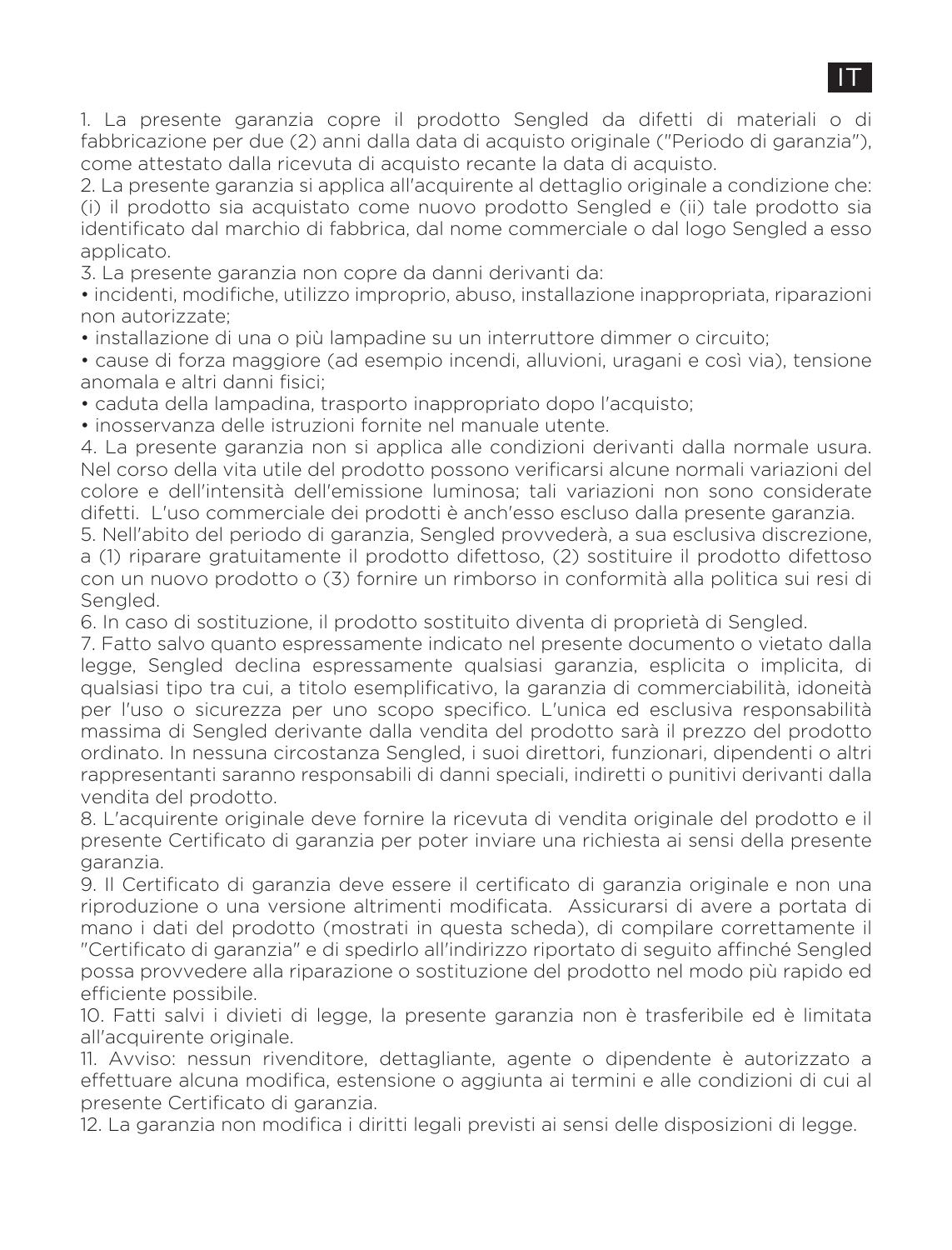1. La presente garantía cubre el producto de Sengled contra defectos en el material o en la mano de obra durante dos (2) años a partir de la fecha de la compra original ("periodo de garantía") según conste en la factura que muestra la fecha de compra.

2. La presente garantía se aplica al comprador original, siempre y cuando: (i) el producto haya sido adquirido como nuevo, y (ii) dicho producto pueda identificarse mediante la marca registrada, nombre comercial o logotipo de Sengled en el propio producto.

3. La presente garantía no cubre los daños ocasionados por:

• accidentes, alteraciones, uso indebido, abuso, instalación inadecuada, reparaciones no autorizadas;

• instalación de la(s) bombilla(s) en un conmutador o circuito reductor;

• casos de fuerza mayor (tales como incendios, inundaciones, tornados etc.), voltaje anormal y otros daños físicos;

• caídas de la bombilla, transporte inadecuado después de la compra;

• falta de seguimiento del manual de instrucciones.

4. La presente garantía no se aplica a los fallos derivados del desgaste normal. Pueden producirse variaciones normales del color y desteñido durante la vida útil de la bombilla; por ello, estas variaciones no están consideradas como defectos. El uso comercial de los productos también queda excluido de la presente garantía.

5. Durante el periodo de garantía, Sengled, a su entera discreción, podrá (1) reparar el producto defectuoso sin cargo alguno; (2) cambiar el producto defectuoso por otro nuevo; o (3) efectuar un reembolso según la política de devolución de Sengled.

6. Cuando se cambia un producto, el producto reemplazado pasará a ser propiedad de Sengled.

7. A excepción de lo declarado explícitamente en el presente documento o cuando lo prohíba la ley, Sengled renuncia a cualquier garantía, explícita o implícita, de cualquier tipo con respecto al producto, entre otras: la posibilidad de comercializar, idoneidad o seguridad para una finalidad concreta. El precio del producto será la única y máxima responsabilidad de Sengled derivada de la venta del mismo. Sengled, sus administradores, directivos, empleados u otros representantes no se responsabilizarán en modo alguno por daños especiales, indirectos, consecuentes o punitivos originados por la venta del producto.

8. El comprador original debe entregar la factura de venta original del producto y el presente certificado de garantía para presentar una reclamación al amparo de la misma.

9. El certificado de garantía debe ser original y no puede ser una copia ni presentar signos de manipulación. Asegúrese de tener los datos del producto a mano (tal como se muestra en la presente tarieta), cumplimentar correctamente el "certificado de garantía" y enviarlo a la dirección a continuación indicada, para que Sengled pueda responder lo más rápido y eficazmente posible cuando sea necesario reparar o cambiar el producto.

10. Salvo que la legislación lo prohíba, la presente garantía es intransferible y protege exclusivamente al comprador original.

11. Aviso: Ningún distribuidor, agente o empleado está autorizado a realizar modificaciones, extensiones o incorporaciones a los términos y condiciones enumerados en el presente Certificado de Garantía.

12. La garantía no afecta a los derechos a los que le faculte la legislación.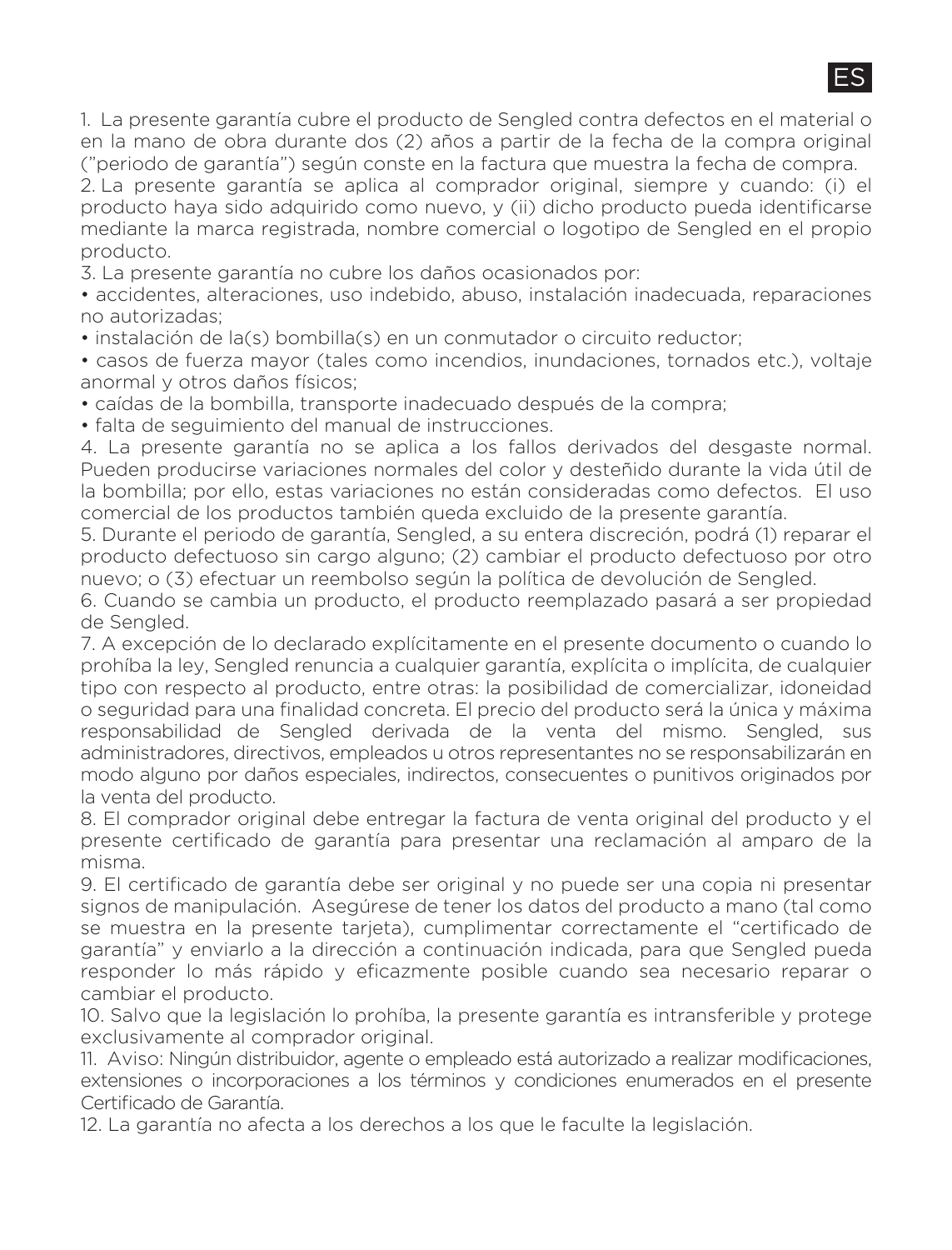1. Bu garanti malzeme veya işçilik hatalarına karşı Sengled ürünü kapsar

Orijinal satın alma ("Garanti Süresi") tarihinden itibaren iki (2) yıl süreyle kanıtladığı gibi Satın alma tarihini gösteren satış fişi ile.

TD.

(I) ürün: 2. Bu garanti, orijinal perakende alıcı-sağlanan için geçerlidir

Yeni Sengled ürün olarak satın alınan ve (ii) bu tür bir ürün ona yapıştırılmış Sengled marka, ticaret unvanı veya logosu ile tanımlanır.

3. Bu garanti kaynaklanan herhangi bir hasar kapsamaz:

- Kazalar, değişiklikler, yanlış kullanım, kötüye kullanım, hatalı montaj, yetkisiz onarır.
- Bir selektör veya devredeki ampul) montajı.
- Anormal voltaj ve diğer fiziksel zararlardan (örneğin yangın, sel, kasırga, vb gibi) doğal afetler.
- satın aldıktan sonra ampul, uygunsuz ulaşım Damlama.
- Başarısızlık kullanım kılavuzu takip etmek.

4. Bu garanti normal aşınma ve yıpranma sonucu koşullara için geçerli değildir. renk ve solma Bazı normal bir varyasyon, ürünün ömrü boyunca oluşabilecek; böylece, bu farklılıklar kusur olarak kabul edilmez. ürünlerin ticari kullanımı da bu garanti dışındadır. 5. Garanti süresi içinde, Sengled takdirine, Sengled (1) hiçbir ücret ödemeden kusurlu ürünü tamir edecek; (2) Yeni bir ürün ile arızalı ürünü alışverişi; veya (3) Sengled iade politikasına göre bir geri ödeme.

6. Bir ürün alışverişinde edildiğinde, değiştirilmiş ürünün Sengled malı haline gelir.

7. Burada açıkça belirtilen veya kanunen yasak yerlerde, Sengled açıkça tüm garantiler, ürünle ilgili her türlü ima dahil ancak bunlarla sınırlı olmamak ifade veya reddeder hariç: Belirli bir amaca, fitness, veya güvenlik. Thesoleand ürünün satışından darising Sengle özel azami yükümlülüğün sipariş edilen ürünün fiyatı olacaktır. hiçbir olay Sengled eder ise, kendi müdürleri, memurları, çalışanları veya diğer temsilcileri, özel, dolaylı, sonuçsal veya cezai hasarlardan sorumlu ürünün satışından kaynaklanan eder.

8. orijinal alıcı Bu garanti kapsamında bir talepte için bu ürünün orijinal satış makbuzu ve bu garanti belgesi sunmalıdır.

9. garanti belgesi, orijinal garanti belgesi olmalı ve bir üreme veya başka değişmiş olamaz. Ürün gerektiğinde Sengled olduğunca hızlı ve en verimli şekilde yanıt verebilir, böylece doğru 'Garanti Belgesi fi kanın' dışarı el ve fi ll de (bu kartta gösterildiği gibi) ürün ayrıntılarını sahip olmasını sağlamak ve aşağıdaki adrese mail atın tamir edilecek veya değiştirilecek.

10. kanunen yasak durumlar dışında, Bu garanti devredilemez ve asıl satın sınırlıdır. 11. Uyarı: Hiçbir satıcı, perakendeci, temsilcisi veya çalışanı bu Garanti Belgesi listelenen şart ve koşullara herhangi bir değişiklik, genişletme veya ekleme yapmaya yetkili değildir.

12. Garanti, yasal hükümler çerçevesinde yasal haklarını etkilemez.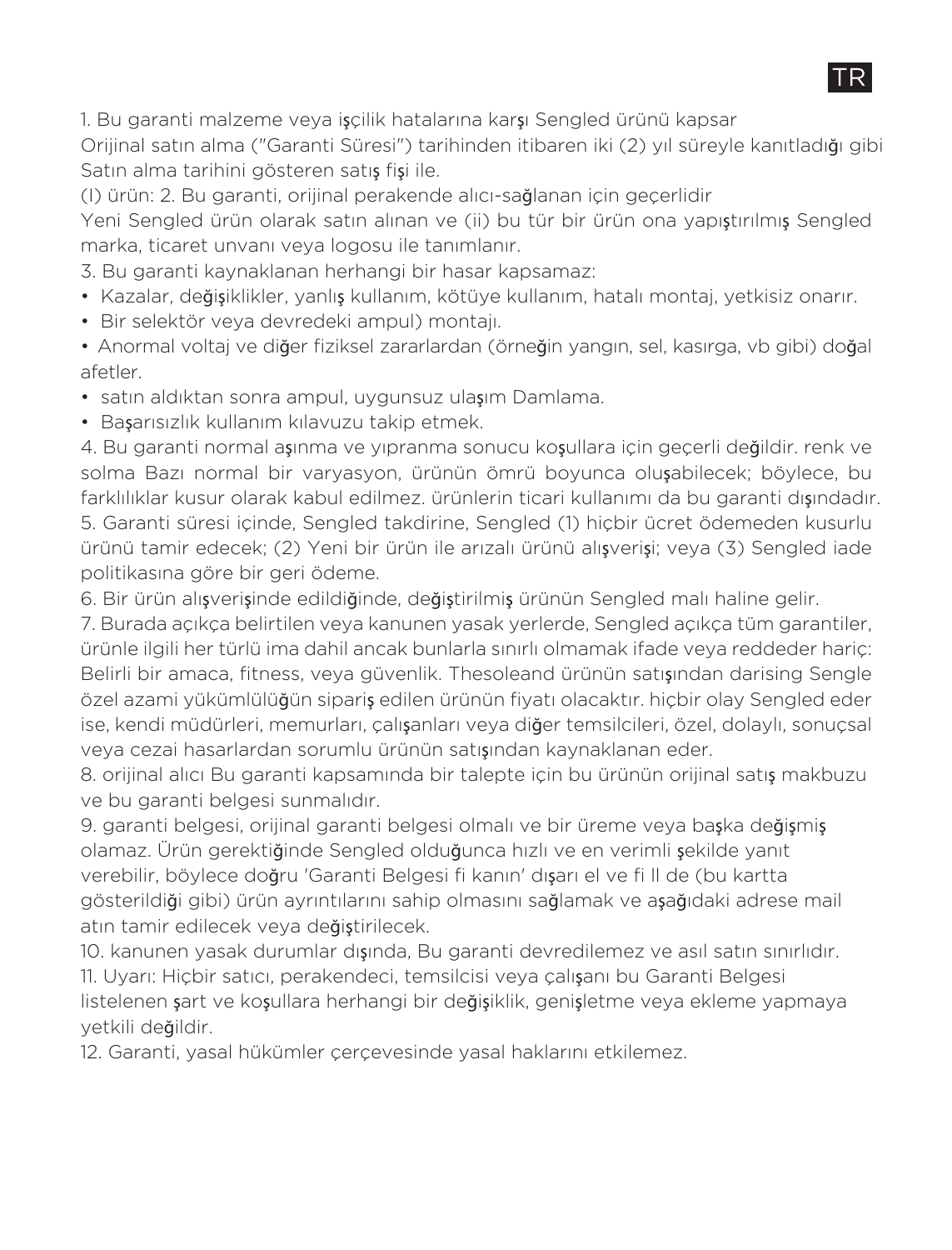1. Esta garantia cobre o seu produto Sengled de defeitos de material ou mão de obra por dois (2) anos a partir da data de compra original ( "Período de Garantia"), como evidenciado

pelo recibo de venda mostrando a data da compra.

2. Esta garantia aplica-se ao original retalho fornecido pelo comprador que: (i) o produto

é adquirido como um novo produto Sengled, e (ii) o referido produto é identificado pela marca Sengled, nome comercial, logotipo ou afixada a ele.

3. Esta garantia não cobre quaisquer danos resultantes de:

• Acidentes, alterações, mau uso, abuso, instalação imprópria, reparação não autorizadas.

• Instalação da lâmpada (s) em um interruptor ou circuito.

• Atos de Deus (tais como incêndios, inundações, furacões, etc.), tensão anormal e outros danos físicos.

• Deixar cair a lâmpada, transporte inadequado após a compra.

• A falha em seguir o manual do usuário.

4. Esta garantia não se aplica a condições resultantes de desgaste normal. Alguns variação normal na cor e desbotamento pode ocorrer durante o tempo de vida do produto; Assim, estas variações não são consideradas como sendo defeitos. A utilização comercial dos produtos também estão excluídos desta garantia.

5. Dentro do período de garantia, a critério da Sengled, Sengled irá (1) reparar o produto defeituoso sem custo; (2) a troca do produto defeituoso por um novo produto; ou (3) oferecer um reembolso de acordo com a política de devolução da Sengled.

6. Quando um produto é trocado, o produto substituído torna-se propriedade do Sengled.

7. Exceto quando expressamente mencionado neste documento ou onde for proibido por lei, Sengled expressamente renuncia todas as garantias, expressas ou implícitas, de qualquer tipo com relação ao produto, incluindo, mas não limitados a: comercialização, adequação, ou a segurança para um propósito particular. Thesoleand máxima responsabilidade exclusiva para Sengle darising das vendas do produto será o preço do produto encomendado. Em nenhum caso a Sengled, seus conselheiros, diretores, empregados ou outros representantes será responsável por danos especiais, indiretos, conseqüentes, ou punitivos provenientes das vendas do produto. 8. O comprador original deve fornecer o recibo original de venda deste produto e este certificado de garantia, a fim de apresentar um pedido ao abrigo desta garantia.

9. O certificado de garantia deve ser o certificado de garantia original e não pode ser uma reprodução ou de outra forma alterada. Por favor, verifique se você tem os detalhes do produto (como mostrado neste cartão) na mão e encha a 'Garantia Certi fi cado' corretamente e enviá-lo para o endereço abaixo, de modo que Sengled pode responder tão rápida e eficientemente quanto possível quando o produto precisa ser reparado ou substituído.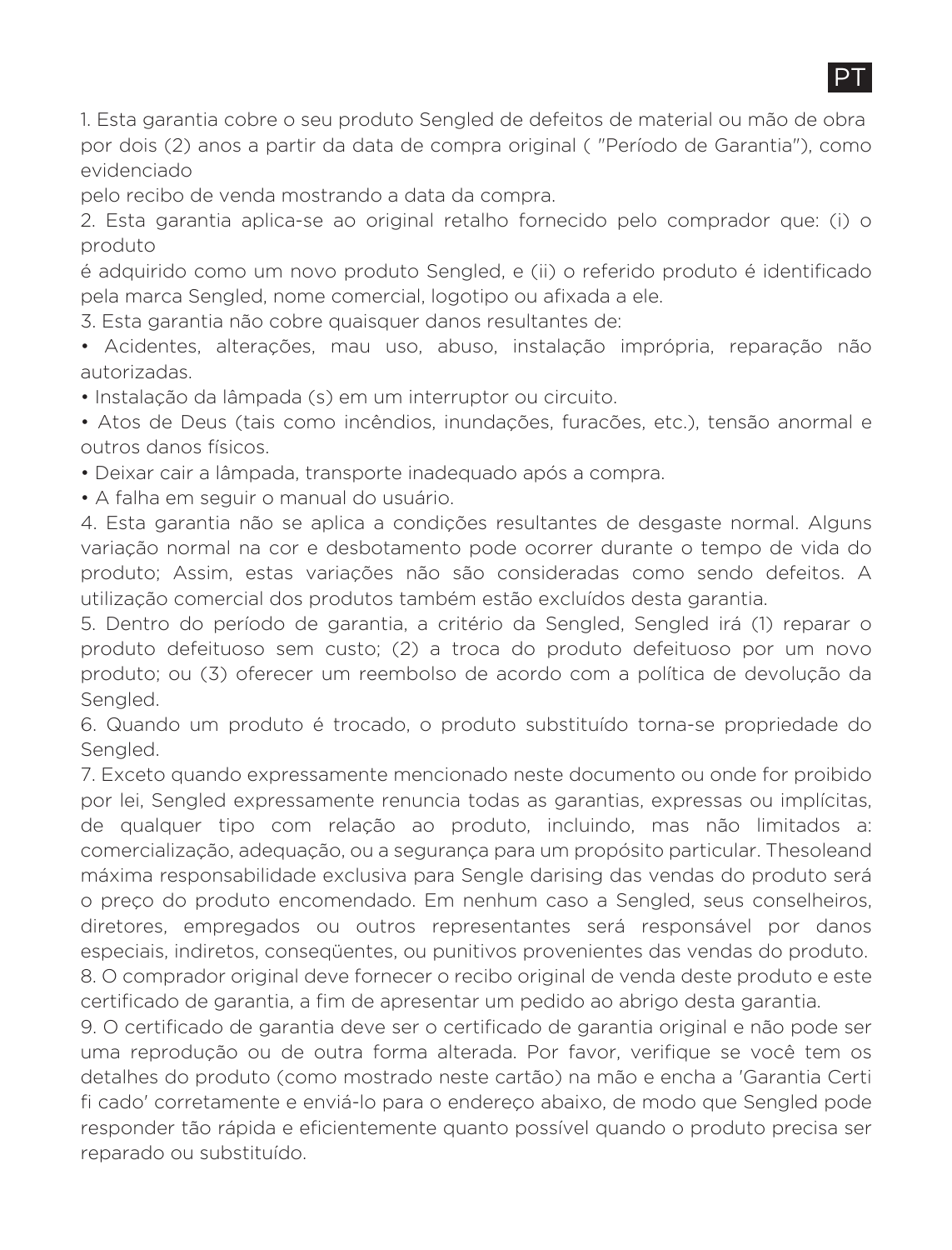

10. Exceto quando proibido por lei, esta garantia não é transferível e é limitada ao comprador original.

11. Aviso: Nenhum revendedor, distribuidor, agente ou funcionário está autorizado a fazer qualquer modificação, extensão ou adição aos termos e condições listadas no Certificado de garantia.

12. A garantia não afecta os seus direitos legais ao abrigo das disposições legais.